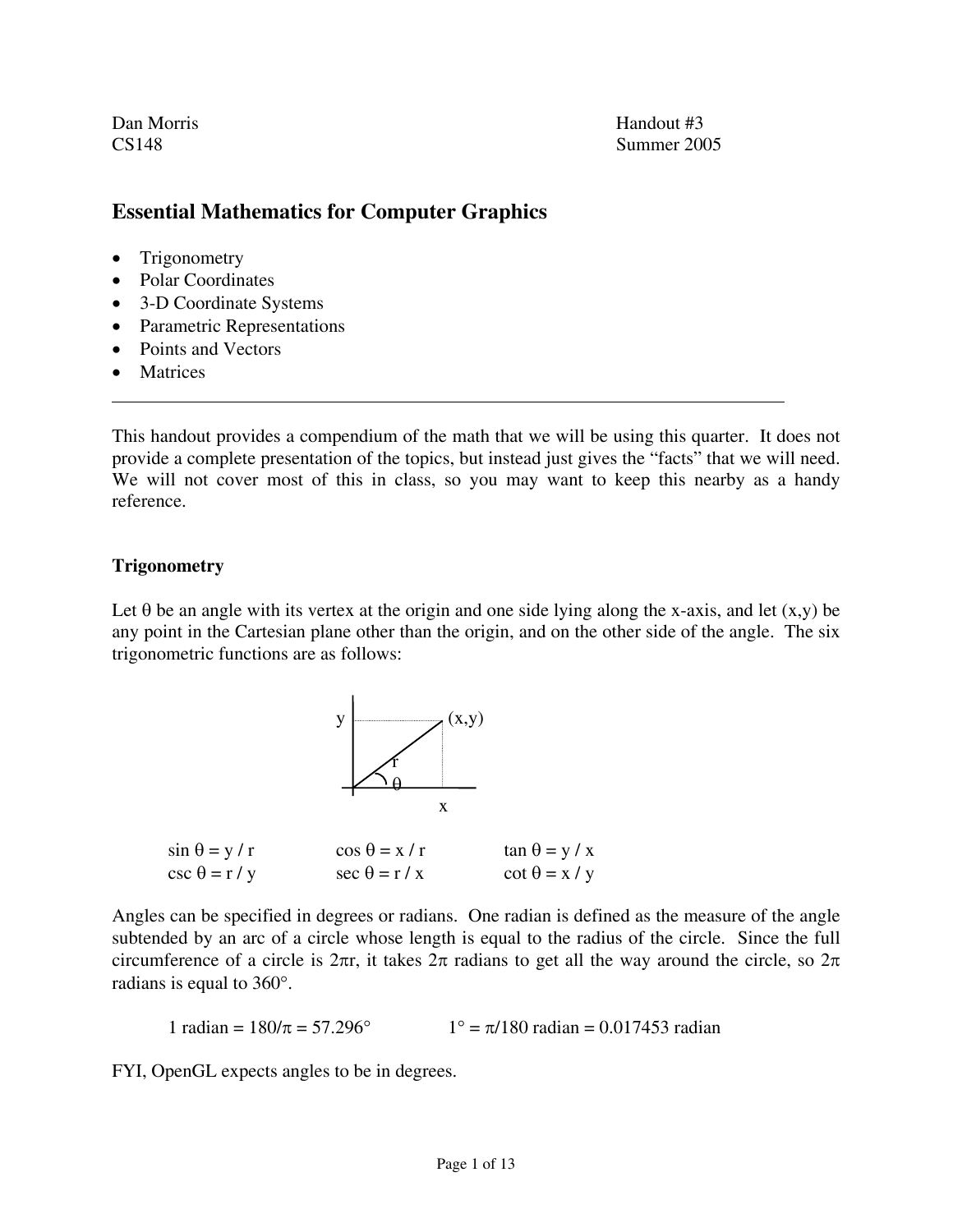### **Polar Coordinates**

We are used to the standard Cartesian coordinate system of graphing, but there are many other methods. One common method is the polar coordinate method. In this system, the origin is at the center of the plane and one specifies coordinates by giving an angle  $\theta$  and a radius r:



If you need to translate polar coordinates to Cartesian coordinates, use these formulas:

$$
x = r \cos \theta \qquad \qquad y = r \sin \theta
$$

Going from Cartesian to polar:

$$
r = sqrt(x2 + y2) \qquad \theta = tan-1(y/x)
$$

# **3-D Coordinate Systems**

In a 3-d Cartesian system, we specify 3 values to identify a point  $(x,y,z)$ :



This is a right-handed system, which is most often used in graphics, i.e., the thumb of the right hand points down the z-axis if we imagine grabbing the z-axis with the fingers of the right hand curling from the positive x-axis toward the positive y-axis.

In OpenGL's coordinate system, the *positive* z axis points *out of* the screen. In OpenGL's coordinate system, the *positive* z axis points *out of* the screen.

I wrote that sentence twice on purpose because it's just that important to remember this.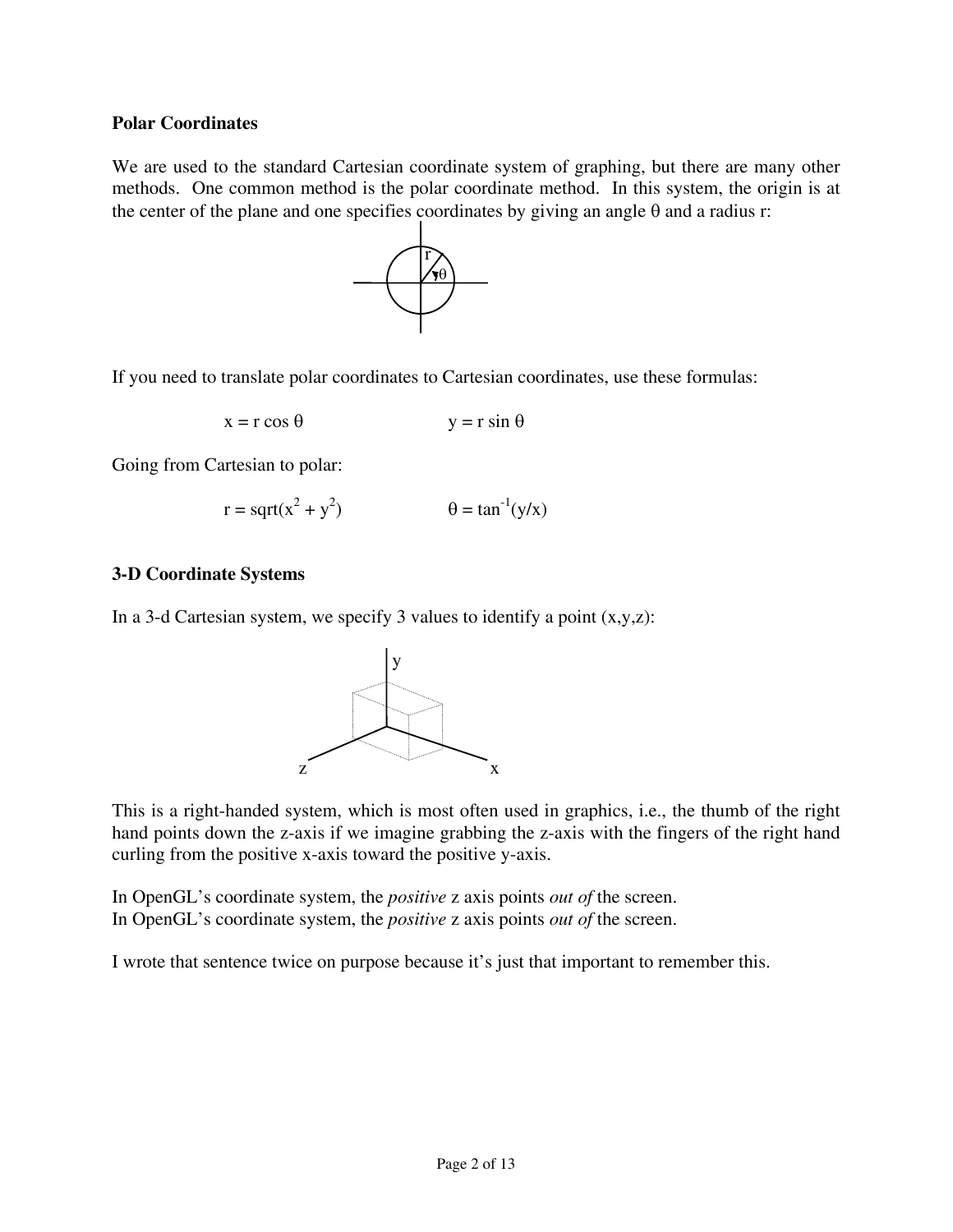# **Parametric Representations**

There are two ways to visualize a curve: as a line "frozen" in space, or as the path of a particle as it moves in space. The first view leads us to describe the curve according to a function that defines the x- and y-coordinates of the curve; we'll call this the *functional form*. Functionalform equations come in two flavors: *explicit* and *implicit*. An explicit equation specifies the ycoordinate for each value of x as  $y = f(x)$  or vice versa. For example, the equation for a line is y  $=$  mx  $+$  b. An implicit equation usually sets some function of all variables equal to a constant. For example, the equation for a circle is  $x^2 + y^2 - r^2 = 0$ .

A *parametric form* is the other way to view a curve. It suggests the movement of a point through time. The *parameter* is the value t (time) and is used to distinguish one point on the curve from another. The path of the particle traveling along the curve is fixed by two functions:  $x()$  and  $y()$ and we speak of  $(x(t), y(t))$  as the position of the particle at time t. The curve is all the points visited by the particle over some interval, e.g., from 0 to 1.

Now some terminology:

A *line segment* is a straight path between two points, and it can be defined by its two endpoints.

A *ray* is just like a line segment, only it extends infinitely in one direction. It can be defined by its endpoint and one other point on the ray, or by its endpoint and its direction (a vector).

A *line* is just like a ray, only it extends infinitely in both directions. It can be defined by two points or by any point on the line and its direction (a vector).

Back to parametric representations…

Lines, line segments and rays all share the same parametric representation. All points on a line segment from  $a = (ax, ay)$  to  $b = (bx, by)$  are represented by the parametric form:

$$
x(t) = ax + (bx - ax)t
$$

$$
y(t) = ay + (by - ay)t
$$

Usually we let t vary from 0 to 1. When  $t = 0$ , the point  $(x(t), y(t))$  is at point a. As t increases toward 1, the point moves in a straight line toward b. It is midway between the two points when  $t = 1/2$ , and in general, it is a fraction f of the way from a to b at  $t = f$ .

The ray that starts at a and passes through b is also defined by these equations but t is allowed to take on any nonnegative value. The ray passes through b at  $t = 1$  but then continues forever along the same path. The line defined by points a and b is also defined by these equations but now all real values of t are permitted. Thus, line segments, rays and lines differ parametrically only in the values of t that are relevant:

line segment: 
$$
0 \le t \le k
$$
 (where k is often 1)  
ray:  $0 \le t < \infty$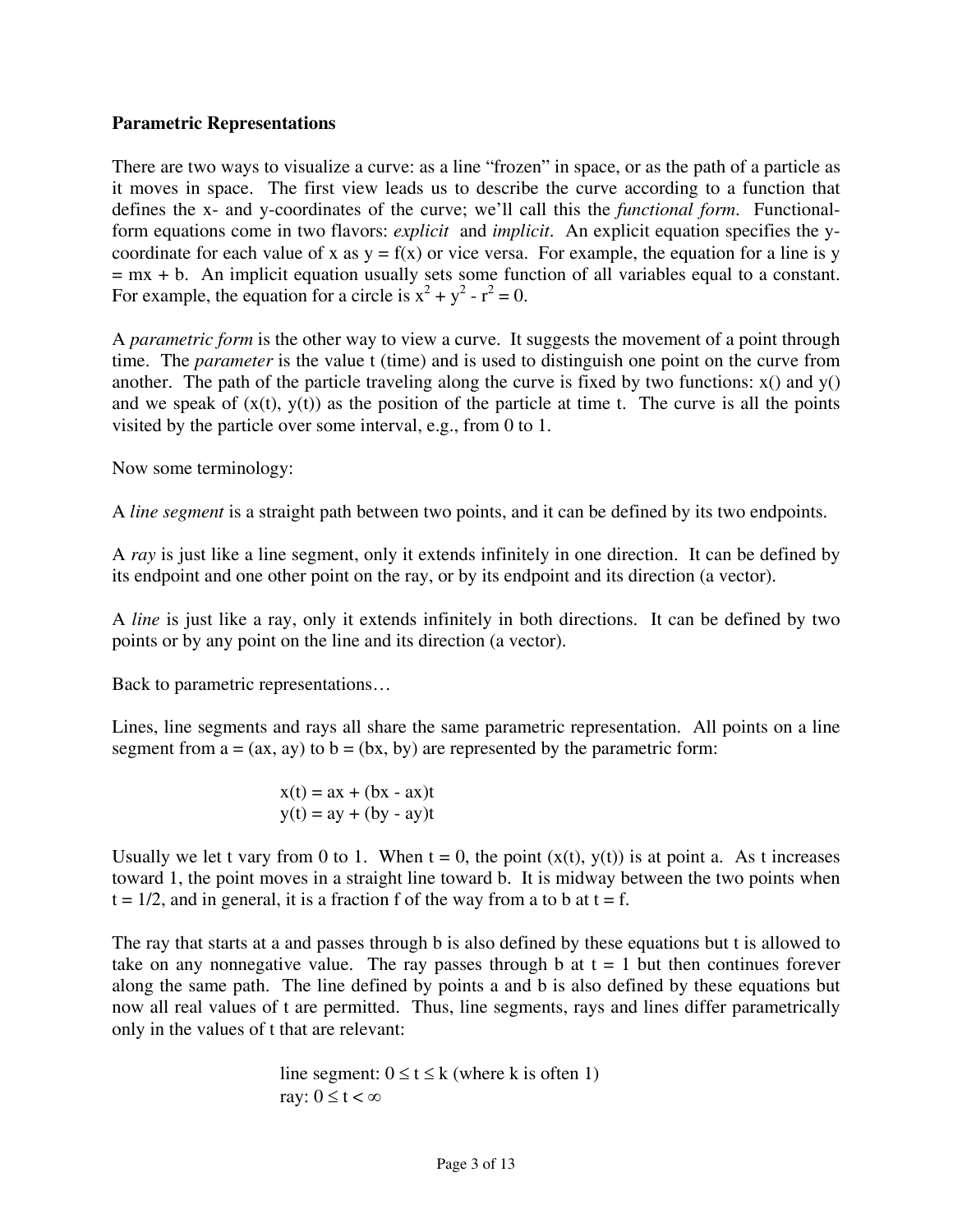$$
line: -\infty < t < \infty
$$

A circle with radius R centered at the origin of the Cartesian plane has the following parametric representation:

$$
x(t) = R * cos(2\pi t)
$$

$$
y(t) = R * sin(2\pi t)
$$

for t between 0 and 1. If you try graphing this with equidistant values of t, you'll end up with a circle.

### **Points and Vectors**

#### Basics

A *point* is a position specified with coordinate values in some reference frame. Points are only meaningful if I give you a reference frame, aka an origin and a set of coordinate axes. This is really important for CS148. Remember in Indiana Jones and the Last Crusade when the Joneses had detailed instructions on how to find the Holy Grail, but they didn't know where the instructions started? When they found out that the instructions started at Alexandretta, that was like defining a reference frame. That was a loosely-related tangent. That movie was totally sweet.



A *vector* is the difference between two points:



(Vx, Vy) are called the Cartesian *components* or *elements*, and are the projections of **V** onto the x and y axes. We can describe a vector as a directed line segment (starting at the *initial point* and ending with the *terminal point*) that has two properties: magnitude (length) and direction. To calculate magnitude, we use a variation of the Pythagorean Theorem:

$$
|\mathbf{V}| = \mathbf{sqrt}(Vx^2 + Vy^2)
$$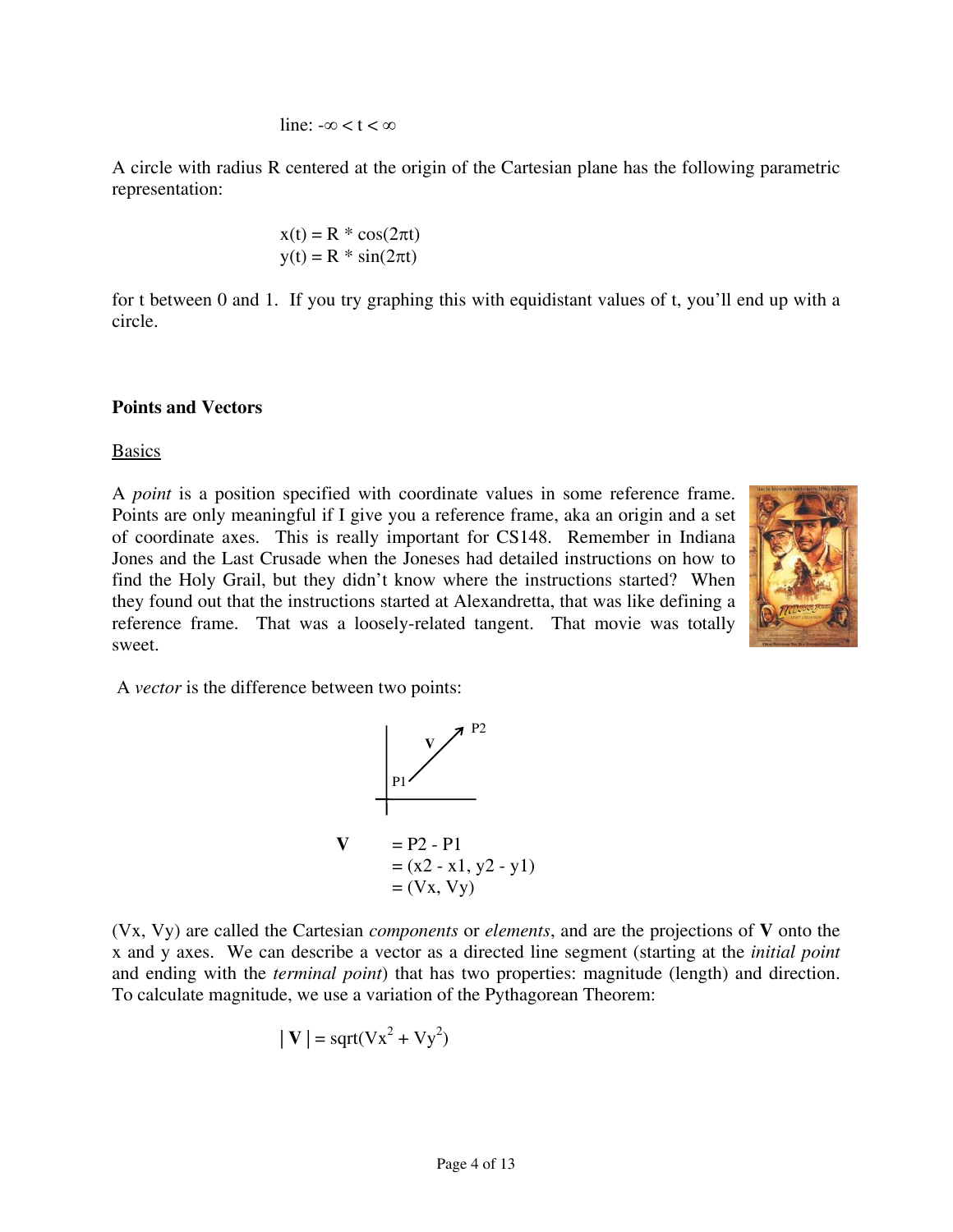The direction is given in terms of the angular displacement with the x axis:

$$
\alpha = \tan^{-1} (Vy / Vx)
$$

In a 3-d Cartesian space, magnitude is defined by:

$$
|\mathbf{V}| = \text{sqrt}(Vx^2 + Vy^2 + Vz^2)
$$

Vector direction in 3-D is given with direction angles,  $\alpha$  (x-axis),  $\beta$  (y-axis), and γ (z-axis):

$$
\begin{array}{c}\n\cos \alpha = \text{Vx} / |\mathbf{V}| \\
\cos \beta = \text{Vy} / |\mathbf{V}| \\
\cos \gamma = \text{Vz} / |\mathbf{V}|\n\end{array}
$$

### Addition and Subtraction of Vectors

Sum of two vectors:  $V1 + V2 = (V1x + V2x, V1y + V2y, V1z + V2z)$ . Geometrically, the sum of two vectors means placing the start position of one vector  $(V1)$  at the tip of the other  $(V2)$  and then drawing the vector from the initial point of V1 to the terminal point of V2.



Subtraction (V1-V2) is defined as placing the initial point of both vectors at the origin and drawing a vector from the terminal point of V2 to the terminal point of V1.



I don't need to know the reference frame that the points live in to perform a vector addition or subtraction, but I probably need to know the reference frame to do anything useful with the result.

### Scalar Multiplication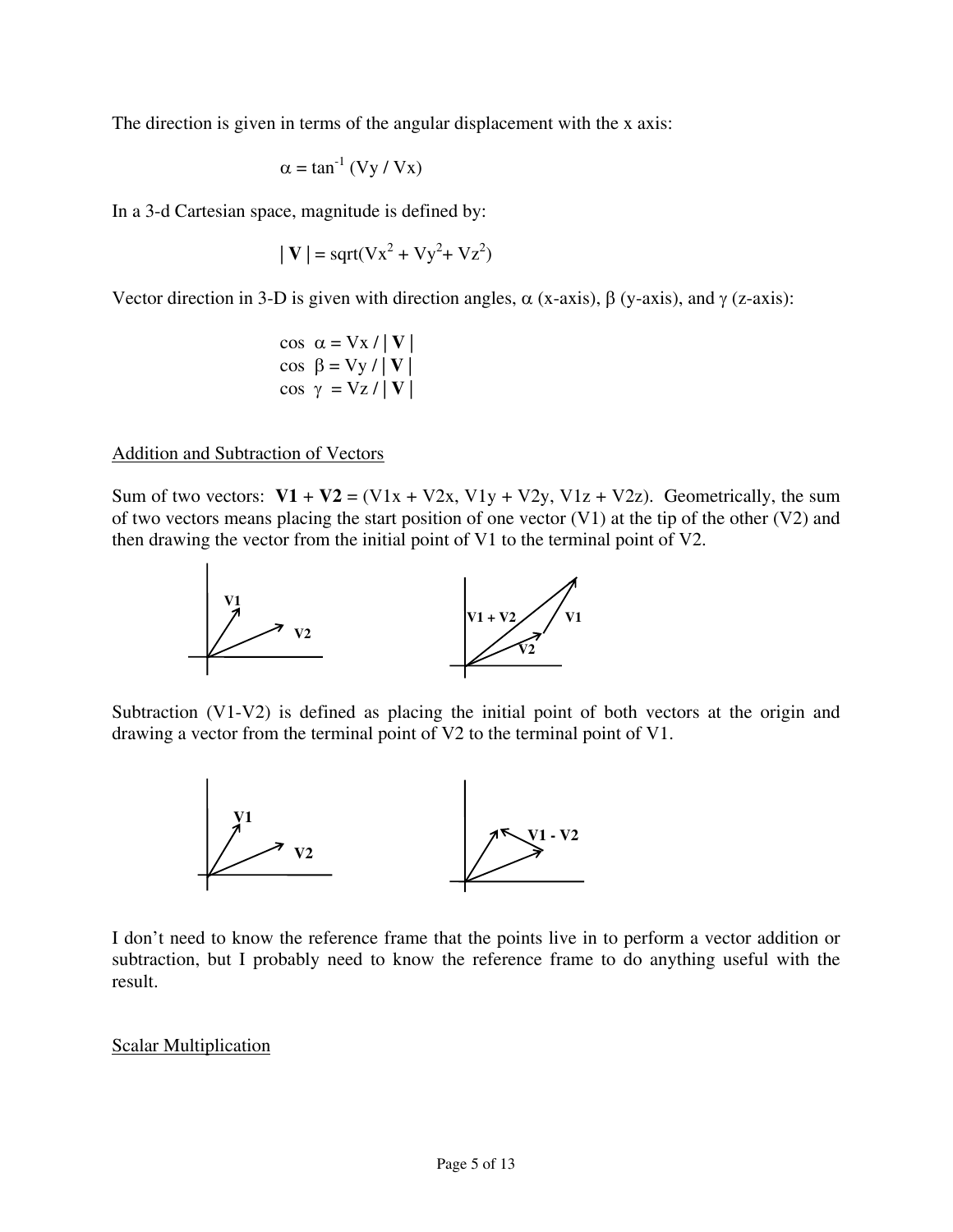Scalar multiplication of a vector and a constant:  $aV = (aVx, aVy, aVz)$ . For example, if  $a = 2$ , each component is doubled. If we scale a vector with a negative scalar, we reverse its direction.

It is often convenient to scale a vector so that the result has a length equal to 1. This is called *normalizing* the vector and the result is known as the *unit vector*. To form the normalized versions  $\mathbf{u}_a$  of a vector **a**, we scale the vector **a** with the value 1 /  $|\mathbf{a}|$ :

 $\mathbf{u}_a = \mathbf{a} / |\mathbf{a}|$  giving  $|\mathbf{u}_a| = 1$ 

We sometimes refer to a unit vector as a *direction* since its magnitude = 1. Note that any vector can be written as its magnitude times its direction, thus if **ua** is a normalized version of **a** then: **a**  $=$  |**a**|  $\mathbf{u}_a$ 

#### Standard Unit Vectors

The special vectors **i**, **j** (and **k** in 3-d) are called *standard unit vectors* and are defined as follows:

**i** = (1,0,0) **j** = (0,1,0) **k** = (0,0,1)

These vectors allow us to obtain an alternate way of denoting vectors in 2-D or 3-D. In  $2-D$ :

if  $\mathbf{a} = (a_1, a_2)$  then  $\mathbf{a} = (a_1, 0) + (0, a_2) = a_1(1, 0) + a_2(0, 1) = a_1\mathbf{i} + a_2\mathbf{j}$ 

This final sum is called a *linear combination* of **i** and **j**.

#### Linear Combinations

Now that we know how to add and scale vectors, it is useful to define more about linear combinations of m vectors  $v_1$ ,  $v_2$ , ...,  $v_m$  which is a vector of the form:

$$
\mathbf{w} = a_1 \mathbf{v}_1 + a_2 \mathbf{v}_2 + \dots + a_m \mathbf{v}_m
$$

where  $a_1, a_1, ..., a_m$  are scalars. For example, the linear combination of  $2(3,4) + 3/2(2,4)$  gives the vector (9,14). Thus, all we are doing is scaling or "weighting" the input vectors by some values and then adding the weighted versions.

A special class of linear combinations has an important place in graphics: *the convex combinations*. These are linear combinations for which the coefficients are nonnegative and add up to one.  $w = a_1v_1 + a_2v_2 + ... + a_mv_m$  will be a convex combination if all the nonnegative scalars  $a_i$  add up to 1, and each  $a_i \geq 0$ . These coefficients are said to make a partition of unity meaning that a unit amount of material is partitioned into pieces.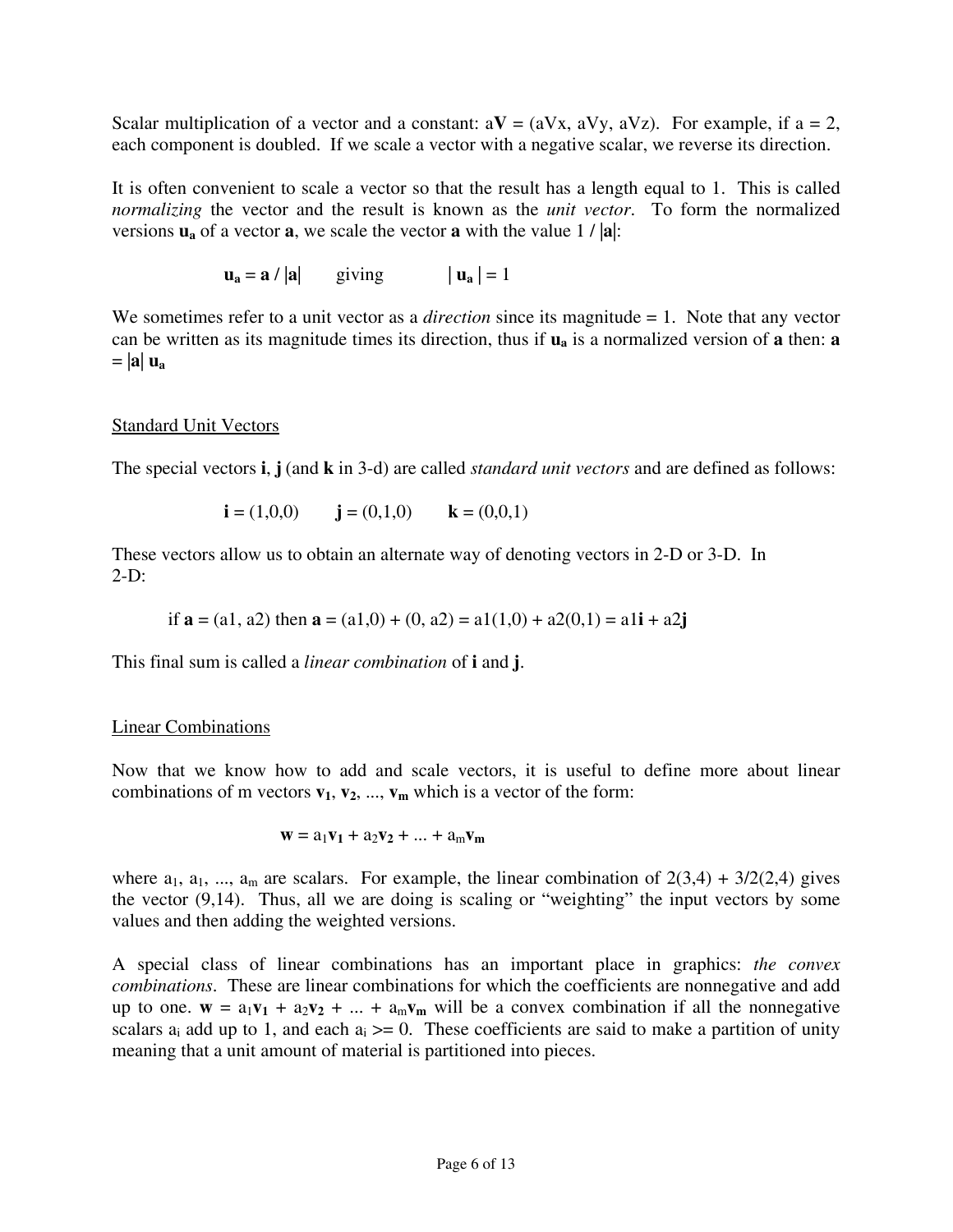### Multiplication of Vectors: Dot Product

There are two ways to perform multiplication of vectors, one resulting in another vector, the other resulting in a scalar value. The *scalar* or *dot* or *inner product* of two vectors gives us a scalar, and it's defined as:

$$
V1 \cdot V2 = V1xV2x + V1yV2y + V1zV2z
$$

Basically we just multiply each component in one vector by the corresponding component in the other vector, and add up the results. The dot product has the fantastic property that:

> **V**1 • **V**2 =  $|\mathbf{V}1| |\mathbf{V}2| \cos \theta$  where  $0 \le \theta \le \pi$  and  $\theta$  is the angle between the two vectors

In other words, we can use the dot product of two vectors to determine the angle between those vectors, by computing:

$$
\theta = \cos^{-1}((\mathbf{V}1 \cdot \mathbf{V}2) / (\|\mathbf{V}1\| \|\mathbf{V}2\|))
$$

The dot product is often said to measure the "match" or "similarity" between two vectors. Imagine two vectors moving in space like the hands of a clock. If we hold their lengths constant, we see by the equation above that the dot product is proportional to the cosine of the angle between them. For example, if the angle  $= 0$ , the cosine is at its max and the dot product is also at its max. As the two vectors move farther apart, the cosine decreases and the dot product decreases. It is its most negative at 180° when the vectors point in opposite directions. Thus, the closer the vectors are, the larger the dot product; the more they point in the opposite direction, the more negative their dot product. This can be summarized as follows:

The angle between two vectors is:

a) less than 90 $\degree$  if  $\mathbf{a} \cdot \mathbf{b} > 0$ b) exactly 90 $\degree$  if  $\mathbf{a} \cdot \mathbf{b} = 0$ c) greater than 90 $\degree$  **if a**  $\bullet$  **b** < 0

Dot products have the following properties:

a) symmetry:  $\mathbf{a} \cdot \mathbf{b} = \mathbf{b} \cdot \mathbf{a}$ **b**) linearity:  $(\mathbf{a} + \mathbf{c}) \cdot \mathbf{b} = \mathbf{a} \cdot \mathbf{b} + \mathbf{c} \cdot \mathbf{b}$ c) homogeneity:  $(sa) \cdot b = s(a \cdot b)$  where s is a scalar. d)  $|\mathbf{b}|^2 = \mathbf{b} \cdot \mathbf{b}$ 

A useful application of the dot product arises when we discuss *decomposing* a vector into two components: one component in the direction of a second given vector, and the other that is perpendicular to the second vector.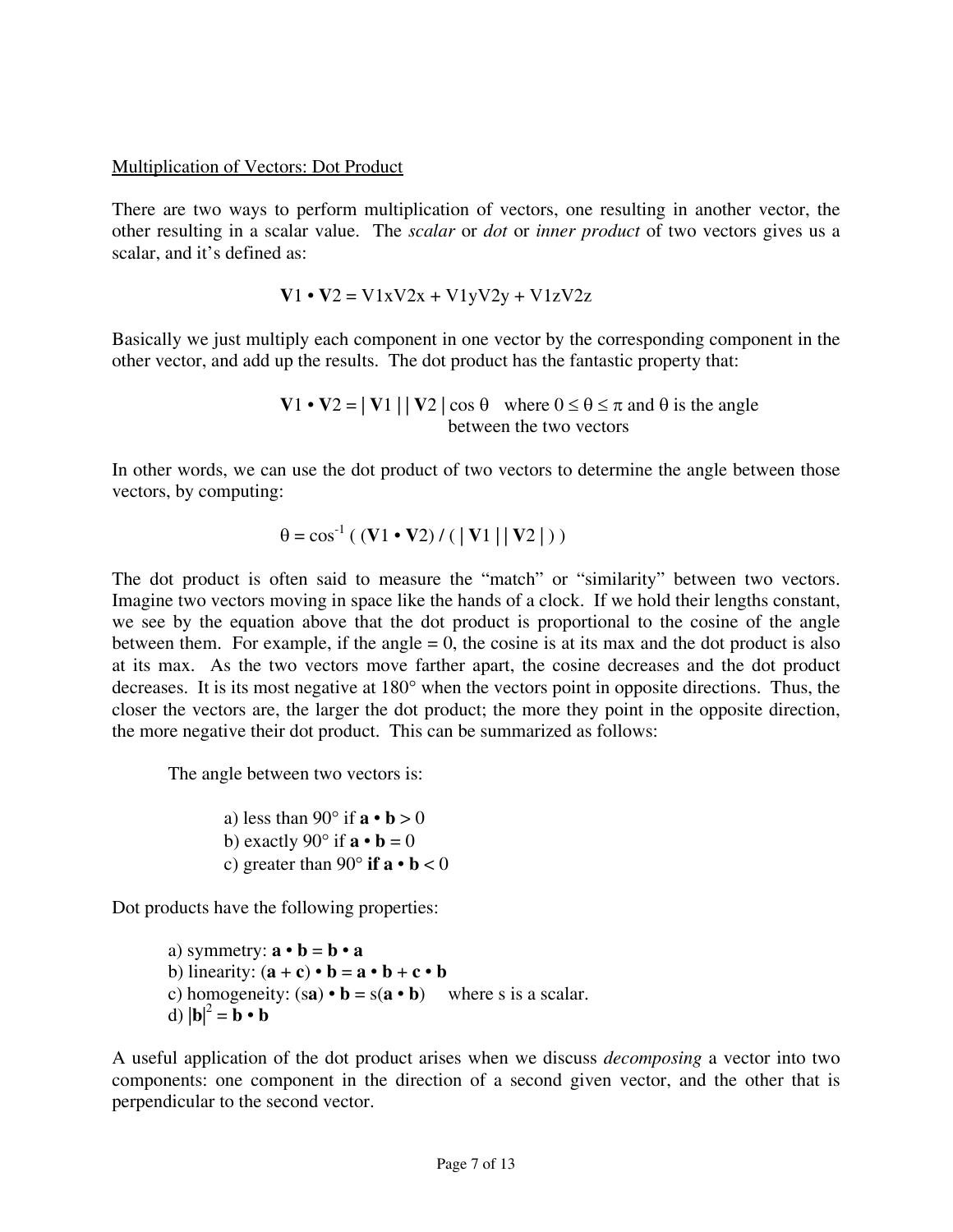In the real world, I might know how to get somewhere by walking in a straight line, but maybe I have to climb over scary fences to do that, so when I give you directions, I might tell you to walk four blocks east, then three blocks north. I have *decomposed* the original vector into a vector parallel to compass north, and a vector perpendicular to compass north.



Vector **a** is shown here resolved into a first component **c** along the vector **b**, and a second component **e** that is perpendicular to **b**. By vector addition, we see that  $e = a - c$  which is basically what the idea of resolving a vector is all about. The vector **c** is called *the projection* of **a** onto **b**; it has the same direction as **b**, but a different length.

Now how do we compute these projections…

We know that  $|\mathbf{c}| = |\mathbf{a}| \cos \theta$  from basic trig. Using this equation and the definition for dot product **a** • **b** = |**a**| |**b**| cos θ, we get:

$$
|\mathbf{c}| = |\mathbf{a}| [(\mathbf{a} \cdot \mathbf{b}) / (|\mathbf{a}| |\mathbf{b}|)]
$$

$$
= (\mathbf{a} \cdot \mathbf{b}) / |\mathbf{b}|
$$

Note that the length of **c** depends on the length of **a** (which we would expect), but not the length of **b** (as **b** gets longer, both the numerator and denominator in the above equation get longer, so the change in **b**'s length cancels out and doesn't affect **c**'s length).

# Point-Normal Form

Consider a 2D line L which passes through point  $A = (Ax, Ay)$  in direction  $c = (cx, cy)$ .



Sometimes it is useful to find the *normal* vector for the line L ( $\mathbf{n} = (\text{nx}, \text{ny})$ ), which specifies the direction perpendicular (orthogonal) to the line. We can represent a line in 2D as a point on the line and a vector that's normal (perpendicular) to the line.

# **Convince yourself that a point and a normal vector define a line in 2D**. (Does this work in 3D?)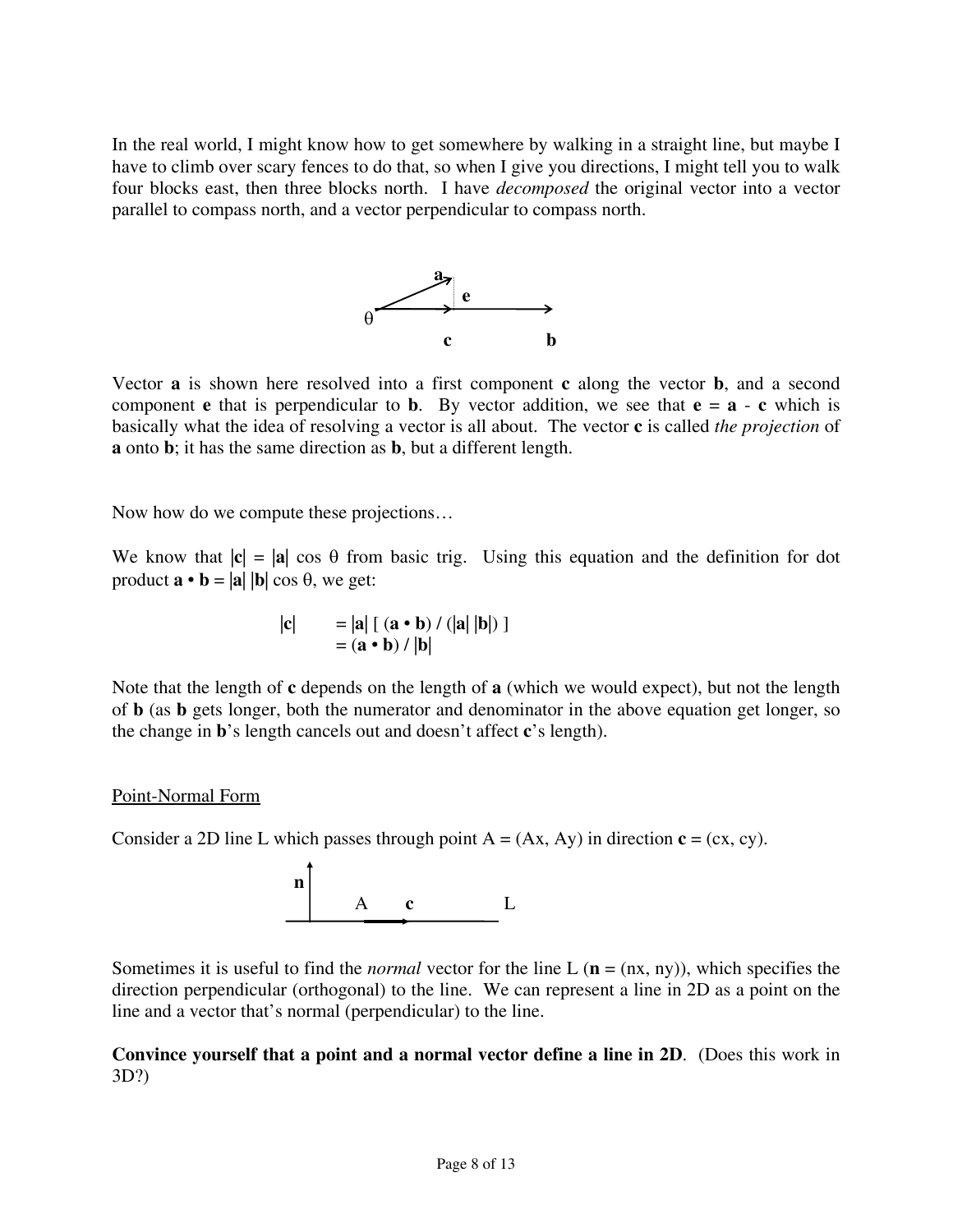So how can we find a nice equation for a line, given a normal vector for the line and a point on the line?

We know that the dot product of two vectors perpendicular to one another  $= 0$ , so  $\mathbf{c} \cdot \mathbf{n} = 0$ . To obtain an equation for line L, consider some other arbitrary point  $R = (x,y)$  on L. The vector R -A (the difference of two points is a vector) must be perpendicular to **n**, so **n** •  $(R - A) = 0$ (remember we learned above that perpendicular vectors have a dot product of 0).

To transform this equation we need to find a way of representing R and A as vectors not points. Try this: replace R with the vector **r** whose initial point is at the origin; replace A with the vector **a** whose initial point is the origin also. This means that the equation we end up with will be dependent on our origin. This is a fact of life when working with lines.

Okay, so now I can take what I know about the line:

$$
\mathbf{n} \bullet (\mathbf{R} - \mathbf{A}) = 0
$$

…and re-write it as:

$$
\mathbf{n} \cdot (\mathbf{r} - \mathbf{a}) = 0
$$
  
\n
$$
\mathbf{n} \cdot \mathbf{r} = \mathbf{n} \cdot \mathbf{a}
$$
  
\n
$$
\mathbf{n} \cdot \mathbf{r} = D
$$
, where  $D = \mathbf{n} \cdot \mathbf{a} = nx * Ax + ny * Ay$ 

This is the *point-normal form* for a line. This equation shows that all points on a straight line, i.e., all vectors from the origin to those points on the line, share the same dot product value with the normal direction, i.e., all these vectors share the same projection onto the normal **n**. The value D reports the "position" of the line, meaning D is altered by shifting the line to a position parallel to itself.



In this diagram, a set of lines  $\mathbf{n} \cdot \mathbf{R} = D$  having the same normal ( $\mathbf{n} = (1,2)$ ) is shown. As D increases, the lines shift in parallel in the direction of **n**.

This derivation is good to understand, but the take-home message here is:

*We can represent a 2d line as*  $\mathbf{n} \cdot \mathbf{r} = D$ , where *n* is a the normal to the line and *r* is a point on *the line. D tells us where along this normal the line lives.*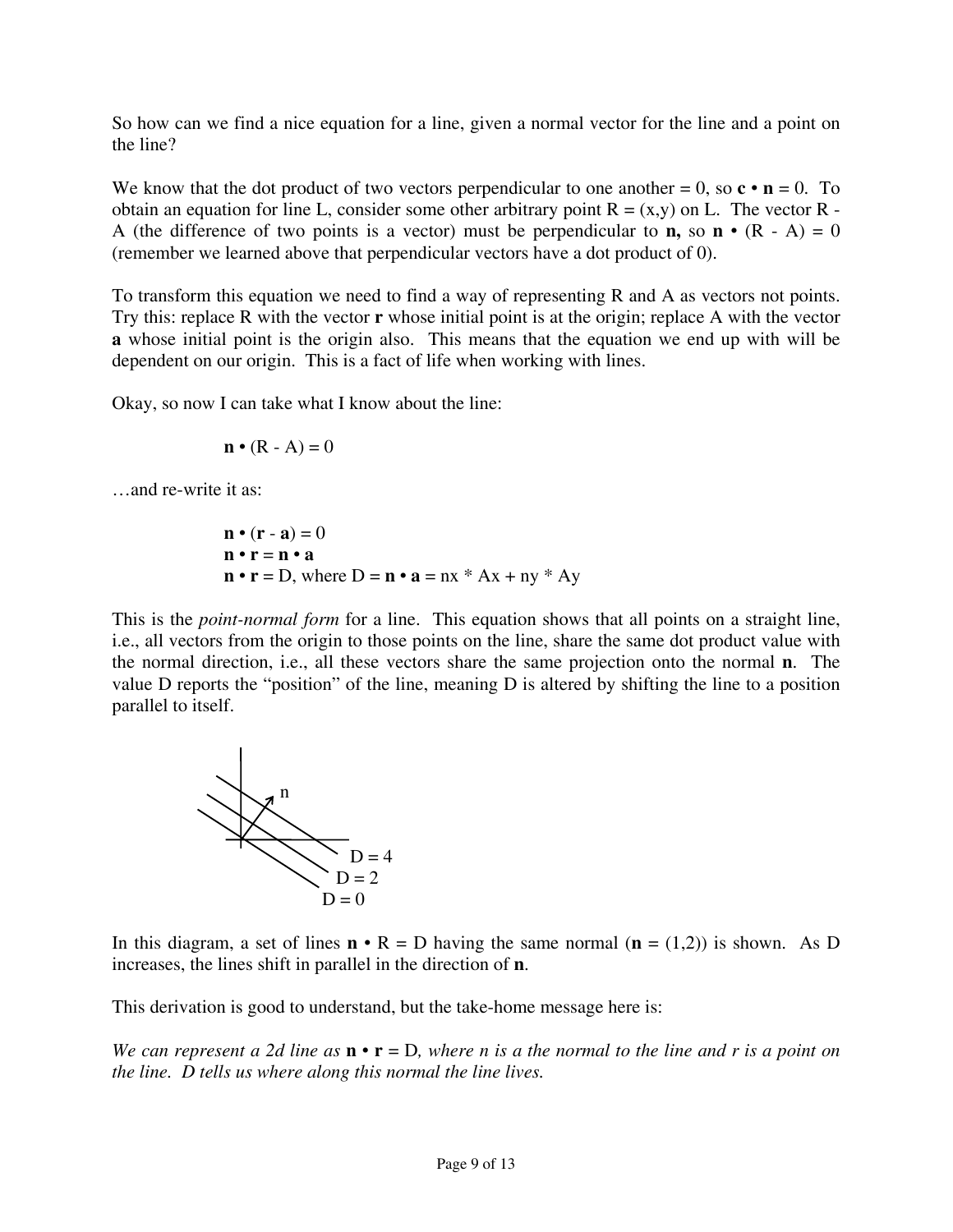### Point-Normal Form for a Plane

The *real* reason we took you through that was to make it easier to understand the point-normal form for a plane, since most of CS148 is about 3D graphics.

Planes can also be represented in point normal form. A plane is completely specified by giving a single point  $S = (sx, sy, sz)$  that lies within it, and the normal direction to the plane. Just as the normal vector orients a line in 2-D, the normal to a plane orients it in space. This normal,  $\mathbf{n} =$ (nx, ny, nz), is perpendicular to any line lying in the plane. For any other arbitrary point in the plane  $R = (x, y, z)$  form the vector from R to S which must be perpendicular to **n**: **n** • (R - S) = 0. Replace R and S with **r** and **s** as we did above (these are vectors from the origin to R and S respectively) and – using the same math we used for the 2d case above – you get  $\mathbf{n} \cdot \mathbf{r} = D$ , where  $D = n \cdot s$ .

This is the point-normal form for a plane. It's the same as the one we defined for a line but it operates on 3-D vectors not 2-D. The basic premise, however, is the same: All points in a plane have the same dot product with the normal, i.e., they all have the same projection onto **n**.



Recall that the equation of a plane is traditionally written as  $Ax + By + Cz = D$  where the coefficients A, B, C, D distinguish one plane from another. By calculating out the dot product using the components of the vectors in the equation  $\mathbf{n} \cdot \mathbf{r} = D$ , we see that the point normal form is actually  $nx*x + ny*y + nz*z = D$ . Thus, (A,B,C) of the traditional equation gives the normal direction to the plane.

### **Convince yourself that a normal vector and a point in 3D uniquely define a plane.**

#### Multiplication of vectors: Cross Product

The other way of multiplying vectors gives another vector as a result, this is the *vector product* or *cross product* of two vectors. In 2D, we write this as:

$$
V1 \times V2 = (V1yV2z - V1zV2y, V1zV2x - V1xV2z, V1xV2y - V1yV2x)
$$

There is another nice property associated with the cross-product:

**V**1  $\times$  **V**2 = **u** | **V**1 | | **V**2 | sin  $\theta$  where  $0 \le \theta \le \pi$  and  $\theta$  is the angle between the two vectors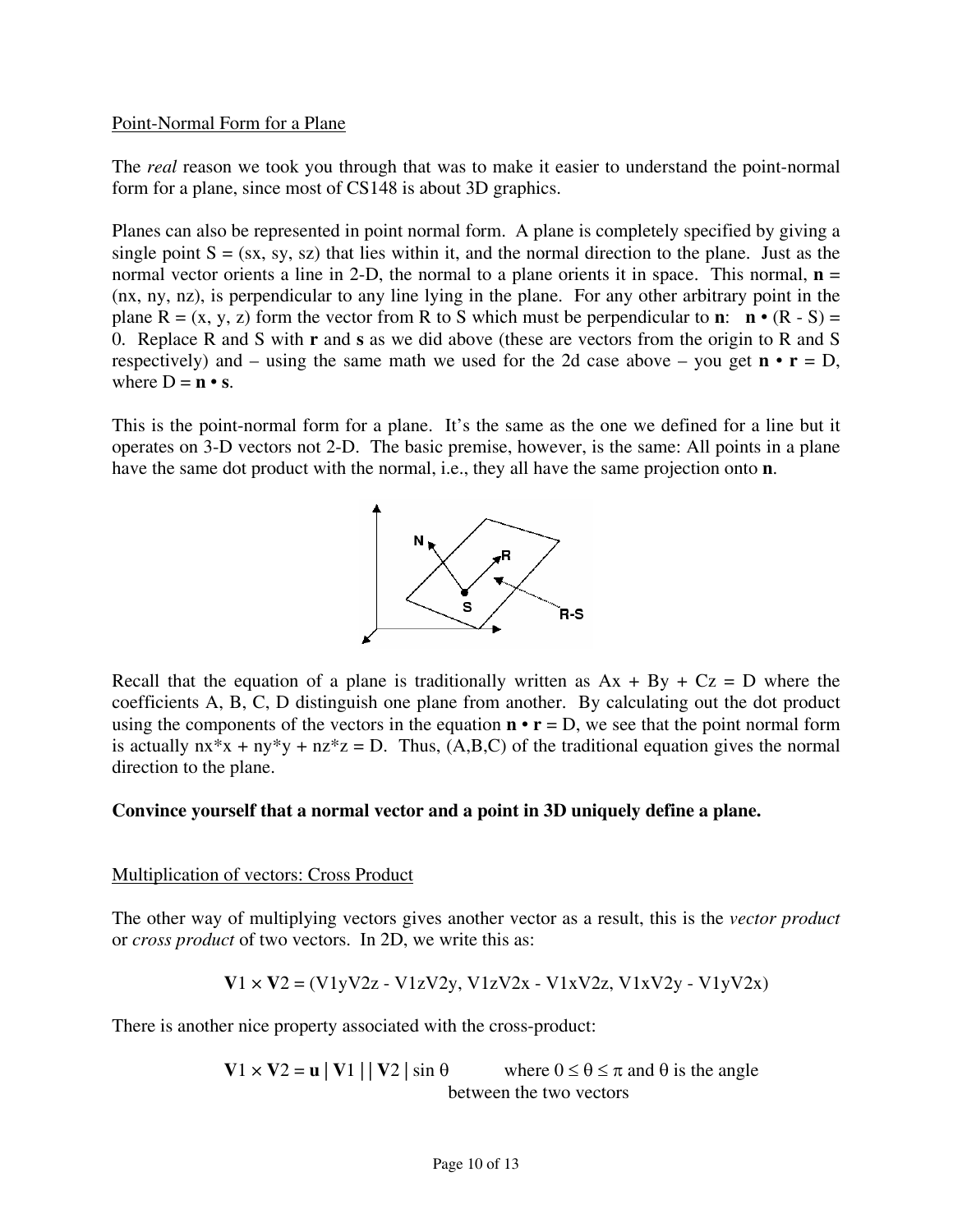**u** is a *unit vector* of magnitude 1 that is perpendicular to both **V**1 and **V**2.

**The cross product of two vectors is perpendicular to both vectors.** The magnitude of the cross product is equal to the area of the parallelogram defined by the two vectors, but we usually use the cross product in graphics to find a vector that's perpendicular to two known vectors.

### Finding the Normal to a Plane

Given what we just learned, if we only know that the plane passes through three specific points, how can we compute the normal **n** to the plane, and the complete plane equation  $\mathbf{n} \cdot \mathbf{r} = D$ ?

We know from geometry that three points specify a plane as long as they do not lie in a straight line (i.e., they are *noncollinear*). To find the normal vector, build two vectors **a** = P2 - P1 and **b**  $=$  P3 - P1. Their cross product  $\mathbf{a} \times \mathbf{b}$  must be normal to every line in the plane and is thus the desired vector **n**. Now we can use one of the three points P1, P2 or P3 as the **r** element in  $\mathbf{n} \cdot \mathbf{r} =$ D to compute D. This then gives the point-normal form for the plane.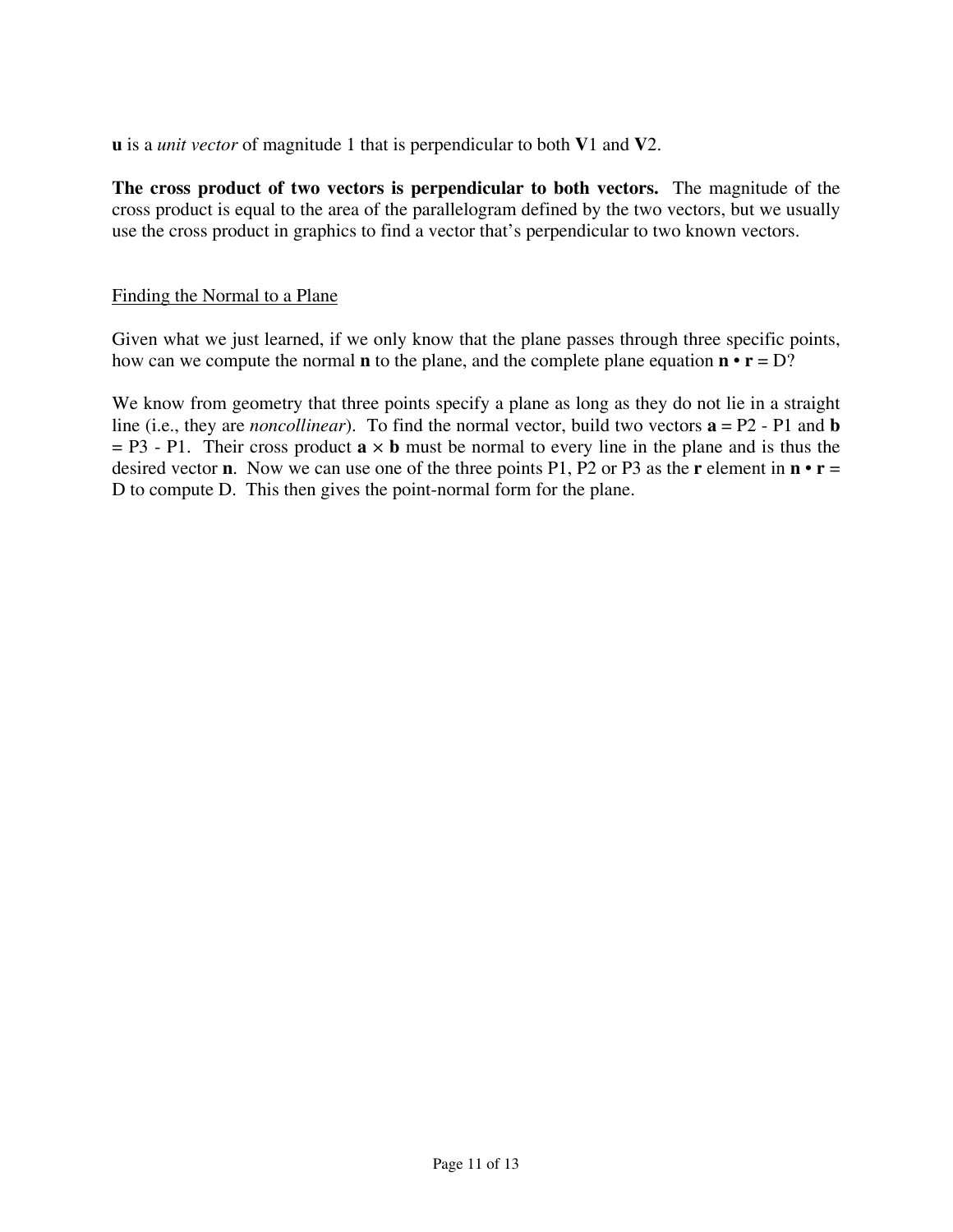# **Matrices**

### Definitions

A *matrix* is a rectangular array of quantities, called the *elements* of the matrix. We identify matrices according to the number of rows × number of columns.

| $2 \times 3$ matrix |  |  |
|---------------------|--|--|
|                     |  |  |

When number of rows = number of columns, we have a *square* matrix. A matrix with a single row or column represents a vector, and a larger matrix can be viewed as a collection of row or column vectors.

### Transpose and Inverse

The *transpose* of a matrix  $A<sup>T</sup>$  (sometimes written  $A'$ ) is obtained by interchanging rows and columns.

|  | ~ |               |             |   |  |
|--|---|---------------|-------------|---|--|
|  | ີ | transposes to | ◠<br>-<br>- | ັ |  |
|  |   |               | -<br>~      |   |  |

The matrix B is the *inverse* of a matrix A if  $AB = I$  where I is the identity matrix, being all 0's except for 1's on the diagonal. Only square matrices have inverses, and not all square matrices have inverses. Computing a matrix inverse is generally a pain; there is no simple, generalpurpose formula for doing this.

### **Multiplication**

To multiply a matrix **A** by a scalar value s, we just multiply each element of the matrix by s. Matrix addition is defined only for matrices with the same number of rows and columns; two matrices are added by simply adding corresponding elements.

We can multiply an  $m \times n$  matrix **A** by a  $p \times q$  matrix **B** only if  $n = p$ . We obtain an  $m \times q$ matrix **C** whose elements are calculated as in the following example:

$$
\begin{bmatrix} 2 & 3 \ 4 & 5 \ 1 & 4 \end{bmatrix} \times \begin{bmatrix} 7 & 8 \ 9 & 3 \end{bmatrix} = \begin{bmatrix} 2 \cdot 7 + 3 \cdot 9 & 2 \cdot 8 + 3 \cdot 3 \\ 4 \cdot 7 + 5 \cdot 9 & 4 \cdot 8 + 5 \cdot 3 \\ 1 \cdot 7 + 4 \cdot 9 & 1 \cdot 8 + 4 \cdot 3 \end{bmatrix} = \begin{bmatrix} 26 & 25 \\ 73 & 40 \\ 43 & 20 \end{bmatrix}
$$

We multiplied a  $3 \times 2$  matrix by a  $2 \times 2$  matrix and ended up with a  $3 \times 2$  matrix.